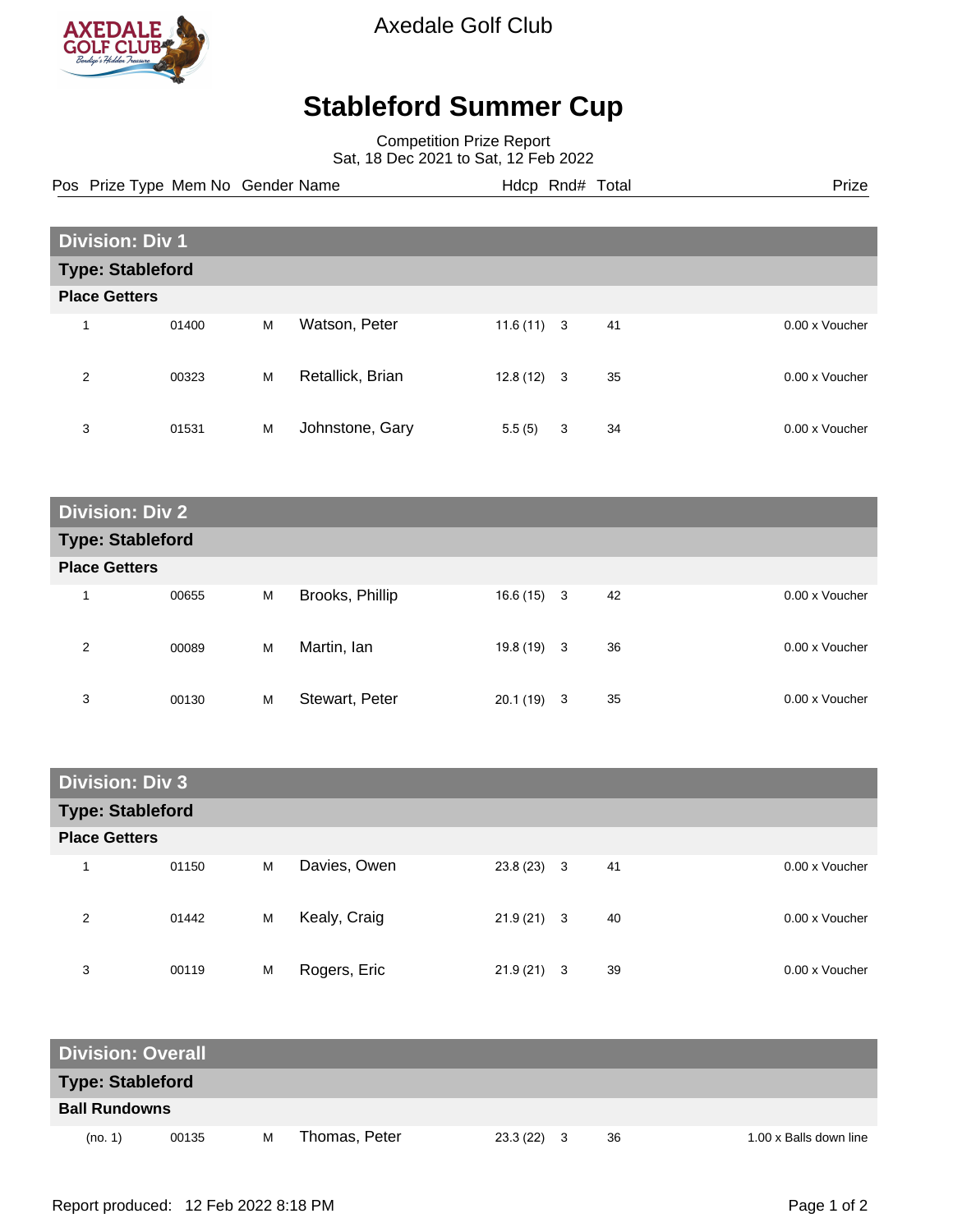| Prize                  |    |              | Hdcp Rnd# Total |                 |   |       | Pos Prize Type Mem No Gender Name |  |
|------------------------|----|--------------|-----------------|-----------------|---|-------|-----------------------------------|--|
| 1.00 x Balls down line | 35 | $\mathbf{3}$ | 35.8 (34)       | Curran, Danny   | M | 01533 | (no. 2)                           |  |
| 1.00 x Balls down line | 34 | 3            | 31.1(30)        | Velthuis, Rob   | M | 01092 | (no. 3)                           |  |
| 1.00 x Balls down line | 34 | 3            | 22.3(21)        | Stephens, David | M | 00334 | (no. 4)                           |  |
| 1.00 x Balls down line | 34 | 3            | 26.4 (25)       | Moore, Kerry    | M | 01009 | (no. 5)                           |  |
| 1.00 x Balls down line | 34 | 3            | 18.3(17)        | Skahill, Martin | M | 00131 | (no. 6)                           |  |
| 1.00 x Balls down line | 34 |              | $14.8(14)$ 3    | Lee, Craig      | M | 00955 | (no. 7)                           |  |
| 1.00 x Balls down line | 34 | 3            | 24.3 (23)       | Phillips, Ivan  | M | 00786 | (no. 8)                           |  |
| 1.00 x Balls down line | 34 | 3            | 17.0(16)        | Nihill, Damien  | M | 01219 | (no. 9)                           |  |